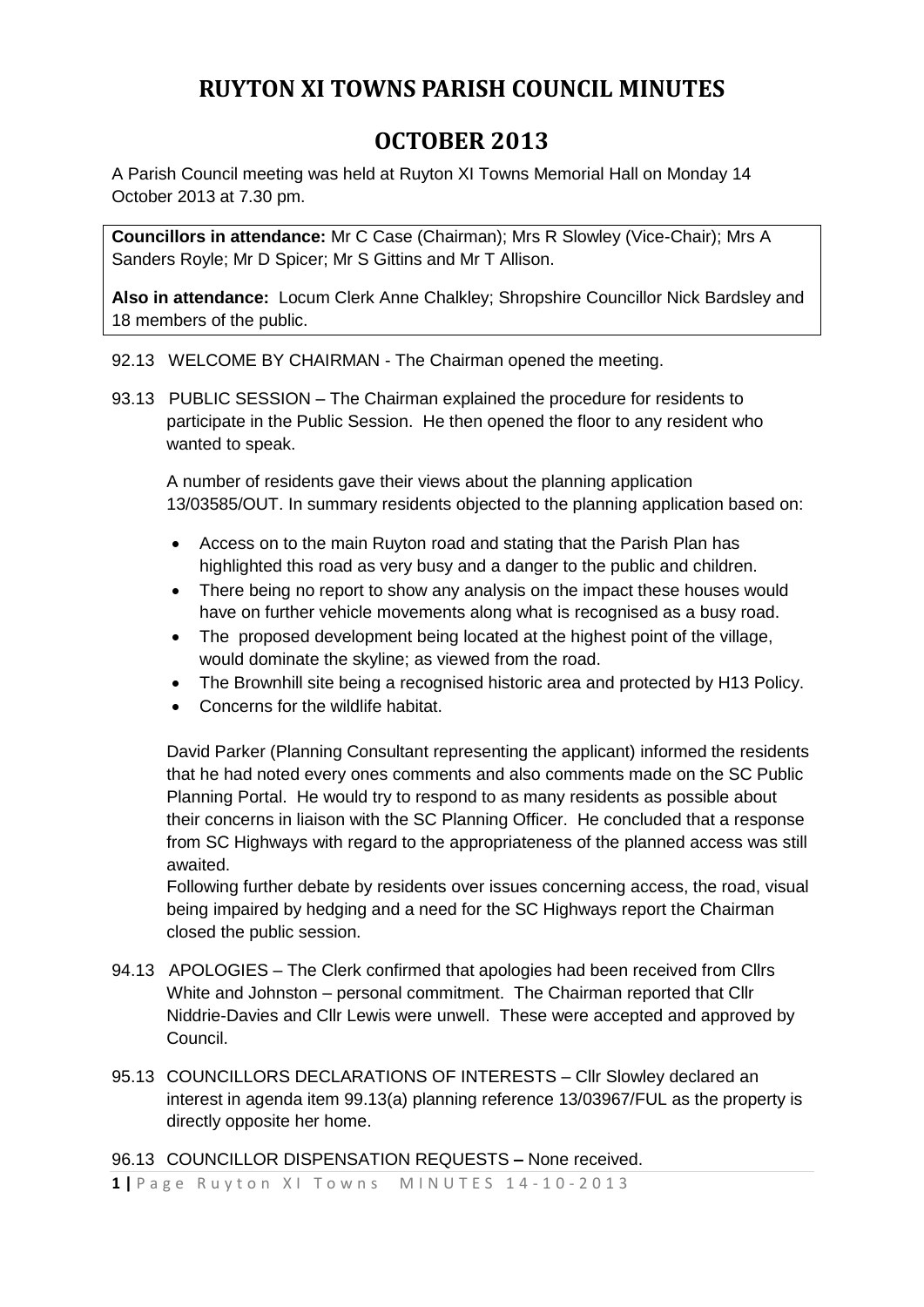- 97.13 SHROPSHIRE COUNCILLOR REPORT Cllr Nick Bardsley summarised the following:
	- **Baschurch Fire Station** He read the following report arising from the meeting held at Weston Lullingfields Village Hall on October 4<sup>th</sup>:

Present: Owen Paterson MP, representatives of Baschurch Parish Council and several neighbouring PCs from the operational area in which the Baschurch fire pump provides cover, Chief Fire Officer, John Redmond and a number of retained fire staff from Baschurch and other fire stations under threat of closure + NJB.

- 1) The Chief Fire Officer gave a detailed presentation explaining the budget issues affecting the Fire Authority. He demonstrated the low level of funding from central government for the Fire Authority compared to that for more urban areas such as London and Birmingham. Options to meet the deficit included the closure of three retained fire stations including Baschurch.
- 2) Owen Paterson responded that previous governments had introduced a distinct bias in Whitehall funding in favour of urban areas which affected not just funding for fire services, but many other areas of local government spending as well. The present government was seeking to redress the balance, but it would take time to 'turn the tanker around'! He had a meeting planned with the appropriate Minister before the end of November during which he hoped to persuade him that the Shropshire and Wrekin Authority needed some help. Any ammunition we could give him would be very helpful. He expressed the firm opinion that closing Baschurch Fire Station to save £150,000 did not make sense.
- 3) There followed a lengthy session in which Parish Councillors and others raised particular points. Amongst the issue raised were:
	- $\triangleright$  The inclusion within the Baschurch operational area of a particularly dangerous stretch of the A5. (Owen Patterson was unaware of this).
	- $\triangleright$  The planned substantial population growth in the area.
	- $\triangleright$  The presence of a significant number of residential establishments, some of them occupied by particularly vulnerable people e.g. Condover College homes.
	- $\geq$  The drastic reduction in fire cover which would result from the closure of Baschurch Fire Station.
- 4) In an informal discussion after the meeting, the suggestion was made and supported that the campaign needed to be stepped up a gear as Baschurch Fire Station is still an option to close. Cllr Bardsley urged everyone to keep writing to Owen Paterson.

The Chairman thanked Cllr Bardsley for his report and stated that Ruyton XI Towns Parish Council will be supporting the campaign to help save Baschurch Fire Station from closing down. The Chairman reported that there was a lot of information on the Baschurch Fire Station website.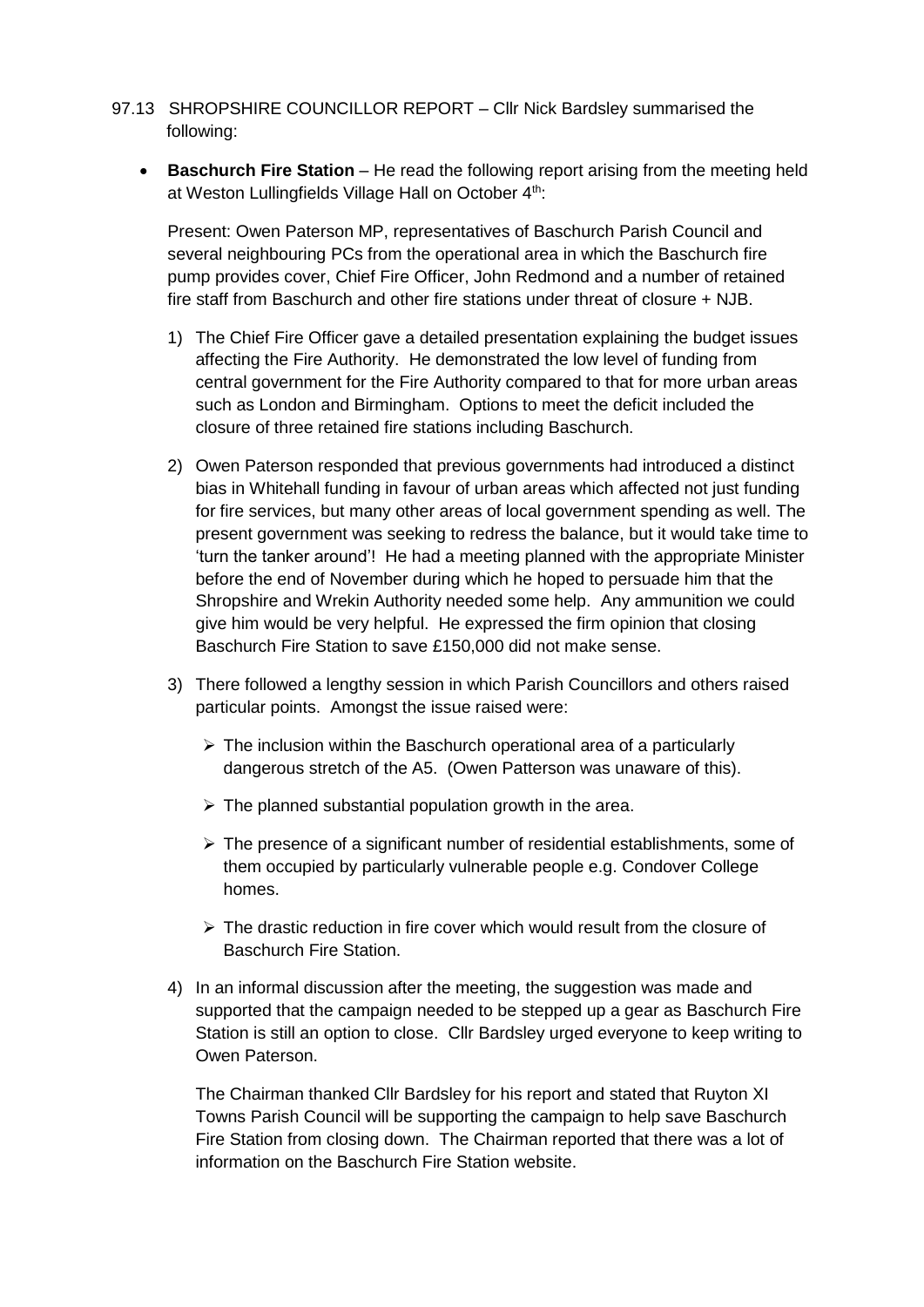### **RUYTON XI TOWNS PARISH COUNCIL MINUTES**

## **OCTOBER 2013**

- **Neighbourhood Plan** Cllr Bardley expressed his disappointment that neighbouring parish councils who had been approached were not at this time interested in partnering the Parish Council. He encouraged the Parish Council not to give up.
- **The Local Joint Committee Meeting Cllr Bardley reported that the next meeting** was to be held on second Tuesday in November.
- 98.13 CONFIRMATION & ACCEPTANCE OF PREVIOUS MEETING MINUTES: Draft minutes of the Parish Council meeting held on 4 September 2013 were resolved without dissent as accurate. The Chairman was instructed to sign them as accurate. (Proposed: Cllr Allison; Seconded: Cllr Mrs Sanders-Royle.)

### 99.13 PLANNING MATTERS

a. Council considered the following planning applications:

*Cllr Slowley did not participate in the discussion and abstained in the vote; but was unable to leave the room/building due to inclement weather.*

Reference: 13/03967/FUL (validated: 04/10/2013) Address: Haughton Grange, School Road, Ruyton XI Towns Proposal: Erection of single storey car port and garden store. The Parish Council agreed to make no comment.

Reference: 13/03585/OUT (validated: 05/09/2013) Address: Yardley, Ruyton XI Towns, Shrewsbury, SY4 1LR Proposal: Outline application for residential development to include means of access.

After a lengthy discussion and Policy H13 for Ruyton XI Towns being read out by the Chairamn:

' *Within the 'Area for No Further Consolidation' on the Ruyton XI Towns Inset Map, no new housing development will be permitted other than on the site identified.*

*3.119 – This policy is designed to protect the character of the Brownhill area of Ruyton XI Towns, and to avoid the creation of further vehicular accesses to serve new development on what is a dangerous section of road. There are sufficient opportunities for housing development elsewhere in the village'*.

It was unanimously agreed by Council that the following comments be sent to Shropshire Council Planning Department**.** (Proposed: Cllr Case; Seconded: Cllr Spicer.)

That taking into account that the outline application is for four large homes (2,700 sq ft) built on a relatively small plot when compared with housing density in the area. There are over 25 letters of objection lodged on the Planning Web site. There are no letters of support. Many of the letters have a common theme.

The Parish Council objects on the following grounds: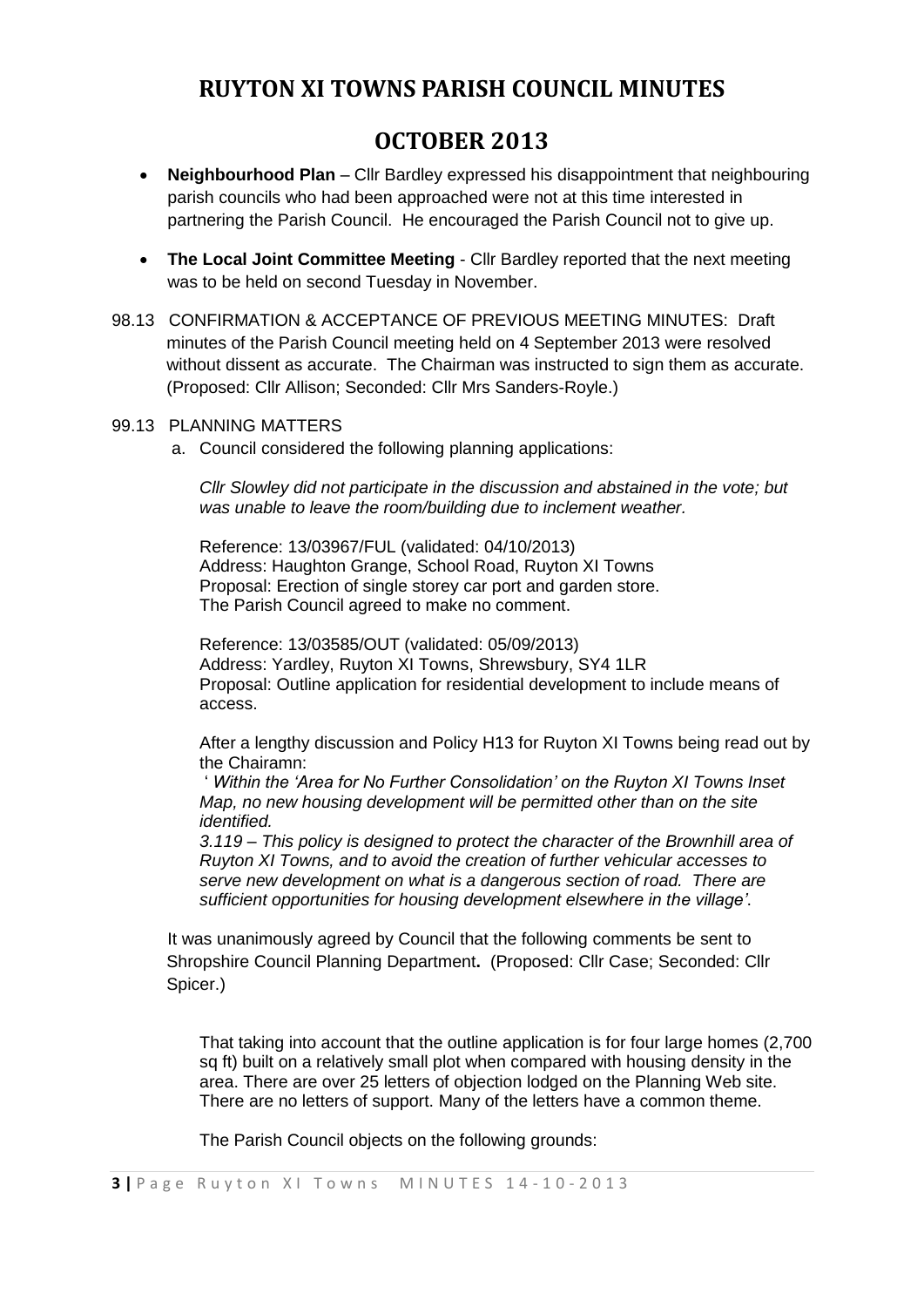- 1) **Road Safety** Another 4 homes sharing the existing Yardley drive would be dangerous. It was recognised ten years ago that more vehicles exiting onto Brownhill would present an unacceptable increase in risk. This was one of the two key reasons for the introduction of Policy H13 that prohibited further development on Brownhill. Although Policy H13 has been absorbed into the Core Strategy as our Planning Authority has evolved, the substance remains and it just as valid today as it was then. Policy H13 described the Brownhill Road as 'dangerous' and that was 10 years ago. Our Parish Plan Survey of only 4 years ago confirm overwhelmingly that Parishioners wanted to retain this constraint on further development, and Shropshire Council have repeatedly assured both our Parish Plan Steering committee and our Parish Council that 're-jigging' the Planning Rule Book would leave the area just as protected in the future as it was then. We could list endless errors in the Design and Access Statement, especially the evaluation of vehicle speeds in the immediate area, but note these are very well covered in the various letters of objection. We support the points make in these letters and hence object to any development that exits onto the well-known hazardous area. For this reason alone, this application should be refused.
- 2) **Character of the Brownhill** When Policy H13 was introduced 10 years ago, it clearly recognised that the Brownhill Area had a character that was considered worth protecting by a blanket constraints on any further development. This has been 'tested' by several Appeals against Planning Refusals, and on every occasion the Appeal has failed and the Refusal has prevailed. Our Parish Plan Survey of only 4 years ago confirm overwhelmingly that Parishioners wanted to retain this constraint on further development, and Shropshire Council have repeatedly assured both our Parish Plan Steering Committee and our Parish Council that 're-jigging' the Planning Rule Book would leave the area just as protected in the future as it was then. The Brownhill has lost none of its character in that time, and is just as deserving of protection now as it was then - nothing has changed except that local people have had the opportunity to support overwhelmingly this constraint. The Core Strategy Section 6 encapsulates this constraint. Very clearly, this proposed development would have a very adverse impact on the local character, as effectively described in many of the letters of objection. There are Buzzards that use the Oak tree (CS6). For these reasons alone, this application should be refused.
- 3) **Size of New Homes** Ruyton XI Towns Parish Plan clearly explains that the Parish requires much smaller homes, suitable for first-time buyers. Again, this conclusion has been tested by endless consultation with our electorate. The size of these proposed homes disregards this input from the community who have bothered to express an opinion. The information in the application is totally inadequate in particular level surveys.
- 4) **Finally** If Officers are minded to approve this application, the Council requests that it be referred to the Planning Committee so that Parishioners have the opportunity to address councillors.

Council agreed unanimously that should the planning application be referred to SC Planning Committee, (29/10/13) the Chairman, would represent the Council. (Proposed: Cllr Allison; Seconded: Cllr Spicer.)

*Members of the public left the meeting with the exception of Dorothy Needham.*

b. The Clerk informed the Council of recent SC planning application decisions: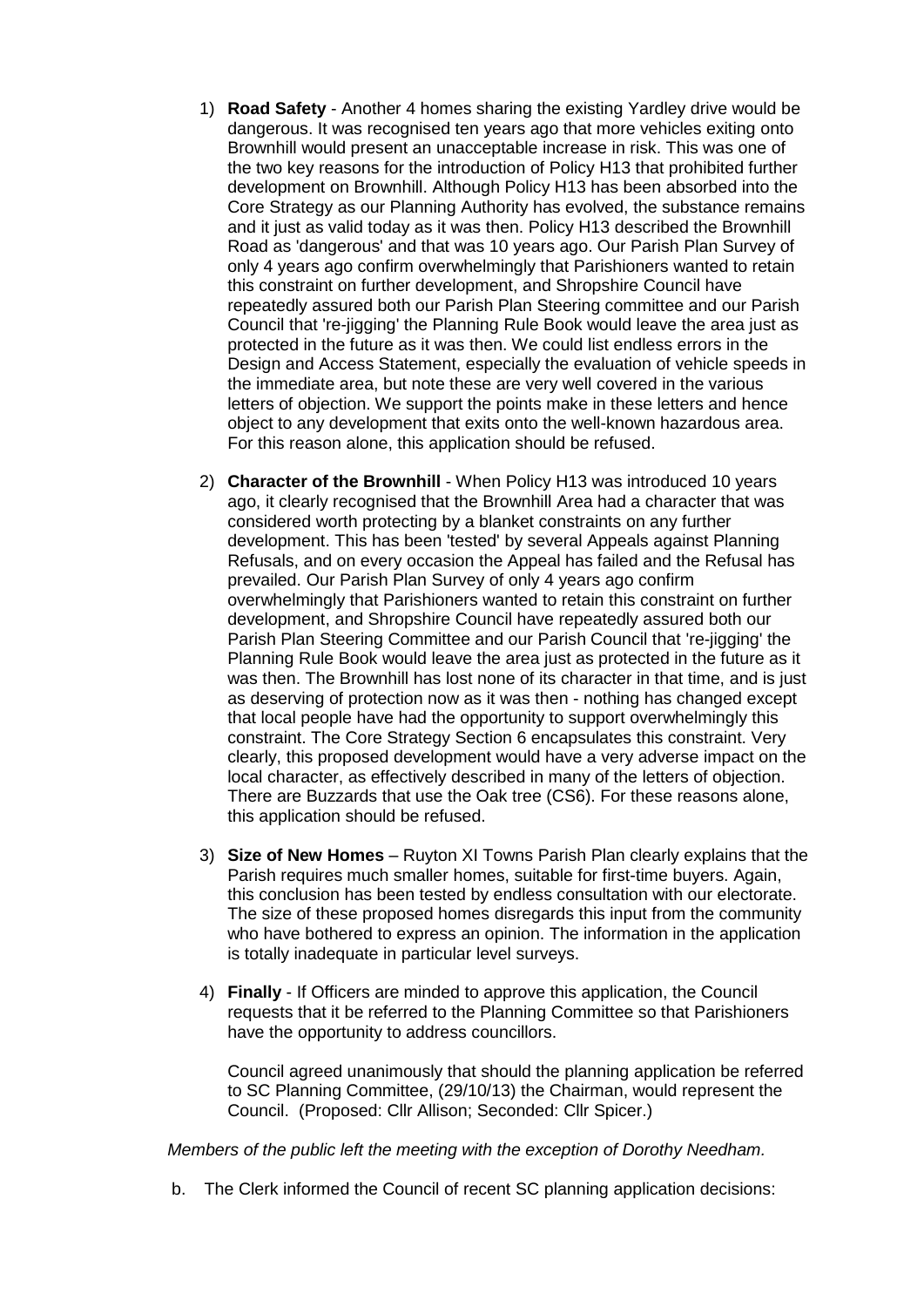### **RUYTON XI TOWNS PARISH COUNCIL MINUTES**

## **OCTOBER 2013**

Reference: 13/01418/FUL (validated: 24/04/2013) Address: Land West of Birch Close, Ruyton XI Towns, Oswestry. Proposal: Erection of three dwellings (following demolition of all buildings on site); formation of parking area; erection of boundary fencing. SC Decision: Refuse.

Reference: 13/01580/FUL (validated: 25/04/2013) Address: Land South West of Birch Grove, Ruyton XI Towns, Oswestry. Proposal: Erection of two dwellings (following demolition of all buildings on site); formation of parking area; erection of boundary fencing. SC Decision: Refuse.

c. Parish Plan Update/Neighbourhood Plan Update – The Chairman reported that he had gathered information regarding questionnaires, parish plan, project plan etc that he would circulate to all councillors. Unfortunately, Baschurch Parish Council was at the moment not interested in a partnership arrangement and Great Ness &Little Ness Parish Council had recently updated their Parish Plan and Housing Needs Survey. The only Parish Council who had responded positively was West Felton Parish Council.

There followed some discussion over whether there was a need to engage an independent and experienced consultant to manage the project or just for particular tasks. The Chairman suggested that the questionnaires were not only delivered, but also collected. Council agreed that the Chairman to continue to progress this and keep SC Cllr Bardsley informed.

- 100.13 LOCAL REPORTS Cllr Sanders-Royle reported that she had attended the Area Committee on the 1 October. The Chairman reported that he went to the SALC meeting at Shirehall, but as there were no parking spaces he returned home. Cllr Slowley had attended the Oswestry Area meeting where Keith Barrow had spoken about future budget cuts needed and other ways of delivering services.
- 101.13 HIGHWAYS & FOOTWAY LIGHTING Three lights at Elbridge had been reported to the Clerk as faulty and had been repaired. Cllr Allison reported that the Dunning Close Play Area kick board is not in line with the road. The Chairman reported that the bench at Drs Meadow had been damaged by fire and that he was obtaining a quote for its repair. Council agreed that both seats needed varnishing.

Council agreed that the Chairman contact Shropshire Council to ask if they will adopt the lights in Birch Grove and Birch Close.

#### 102.13 FINANCE

a. Council considered the following payments as presented by the Clerk:

| Cheque No: 617 | <b>V&amp;W Electrics</b> | Repairs to 3 lights at Elbridge£123.71 |  |
|----------------|--------------------------|----------------------------------------|--|
| Cheque No: 618 | Post Office Ltd          | Tax & NI for second quarter £430.23    |  |

All payments were approved, checked and authorised by the Council by resolution, (Proposed by Cllr Case and Seconded by Cllr Spicer.)